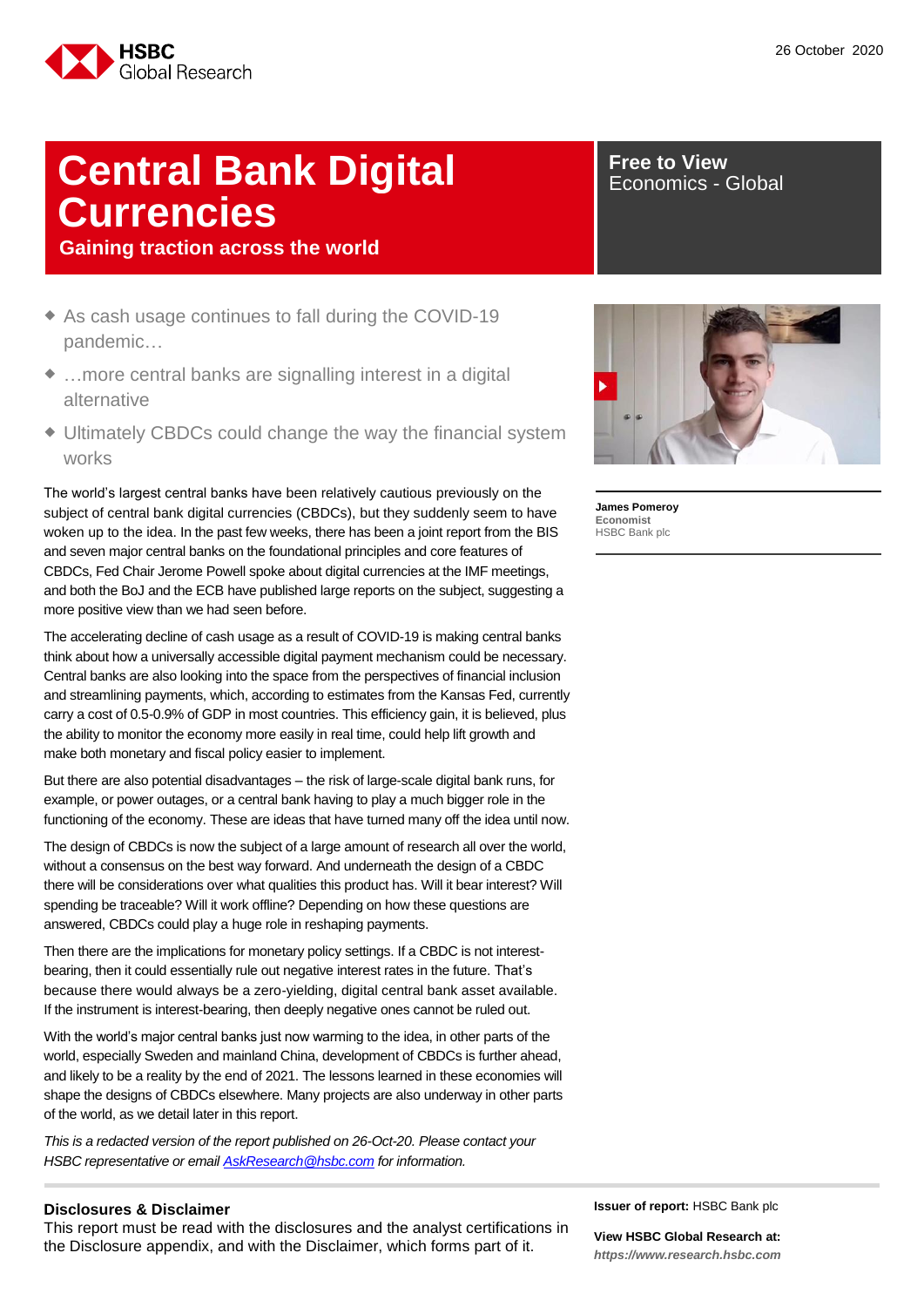

# **Central Bank Digital Currencies**

- ◆ As cash payments continue to fall out of fashion...
- …central banks are working on developing digital currencies…
- …that could have widespread economic implications

## **So, what are central bank digital currencies?**

For many people, the phrase 'digital currency' will make you think of Bitcoin or currencies from within a video game universe. But, as the world moves away from cash at an ever-faster rate, central banks are having to consider whether they need to start developing digital versions of the notes and coins that we have in our wallets. These fit under a broad umbrella – central bank digital currencies (CBDCs).

## **Why are central banks getting more involved now?**

The world's largest central banks have woken up to the idea in recent months, having been relatively cautious on the subject of CBDCs until now.

The leaders, globally, are still Sweden and mainland China, and both could well launch digital currencies before the end of 2021. Their progress, as well as the continuing decline in cash usage, accelerated by COVID-19, is spurring other central banks to look much more closely at the issue. In recent weeks there have been key reports from both the ECB<sup>1</sup> and the BoJ<sup>2</sup> following closely behind a joint report<sup>3</sup> from seven major central banks and the BIS that outlines the foundational principles and core features of CBDCs.

Both the ECB and BoJ appear to be turning more positive on the subject, and the presence of Fed Chair Jerome Powell on a panel on the subject of digital currencies at the recent IMF meetings is also telling. The world's major central banks are clearly taking more interest in the subject.

This is a redacted version of the report published on 26-Oct-20. To access the full note, including a review of CBDCs in Sweden and China as well as a summary of other CBDCs projects around the world, please contact your HSBC representative or email *[AskResearch@hsbc.com](mailto:AskResearch@hsbc.com)*

<sup>1</sup> Report on a digital euro, ECB, October 2020

<sup>2</sup> The Bank of Japan's Approach to Central Bank Digital Currency, October 2020

<sup>&</sup>lt;sup>3</sup> Central banks and BIS publish first central bank digital currency (CBDC) report laying out key requirements, BIS, 9 October 2020.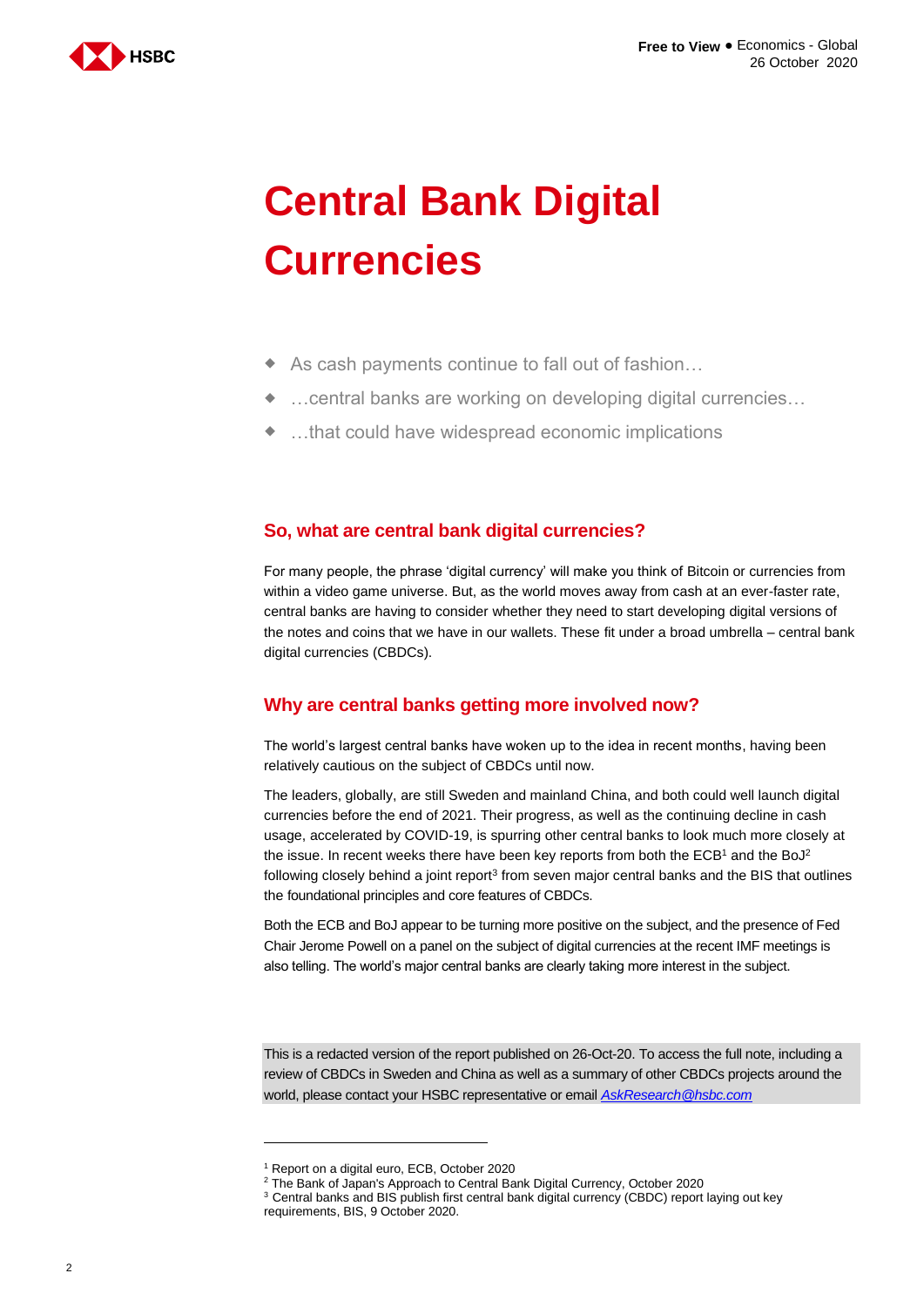



#### **1. Interest in central bank digital currencies has been rising**

## **Why are they needed?**

Across the world, cash's share of payments has been in decline for many years. As we have mentioned before, the COVID-19 pandemic has accelerated this move in many parts of the world.



#### **2. The degree of cash usage varies greatly across the world**

Source: WorldPay Global Payments report 2020. Note: Individual payment methods actual shares by country and region are calculated using WorldPay's model, which contains<br>a detailed breakdown of payment methods used when sho Consumer Payments Insights Survey, and so may vary from the official data from central banks.

Some countries, famously Sweden, have seen cash payments in steady decline for many years, while the pandemic has caused governments, central banks, businesses and consumers to turn their back on paper money – either by changing their behaviour or amending regulations – due to the fear, for many, of catching COVID-19.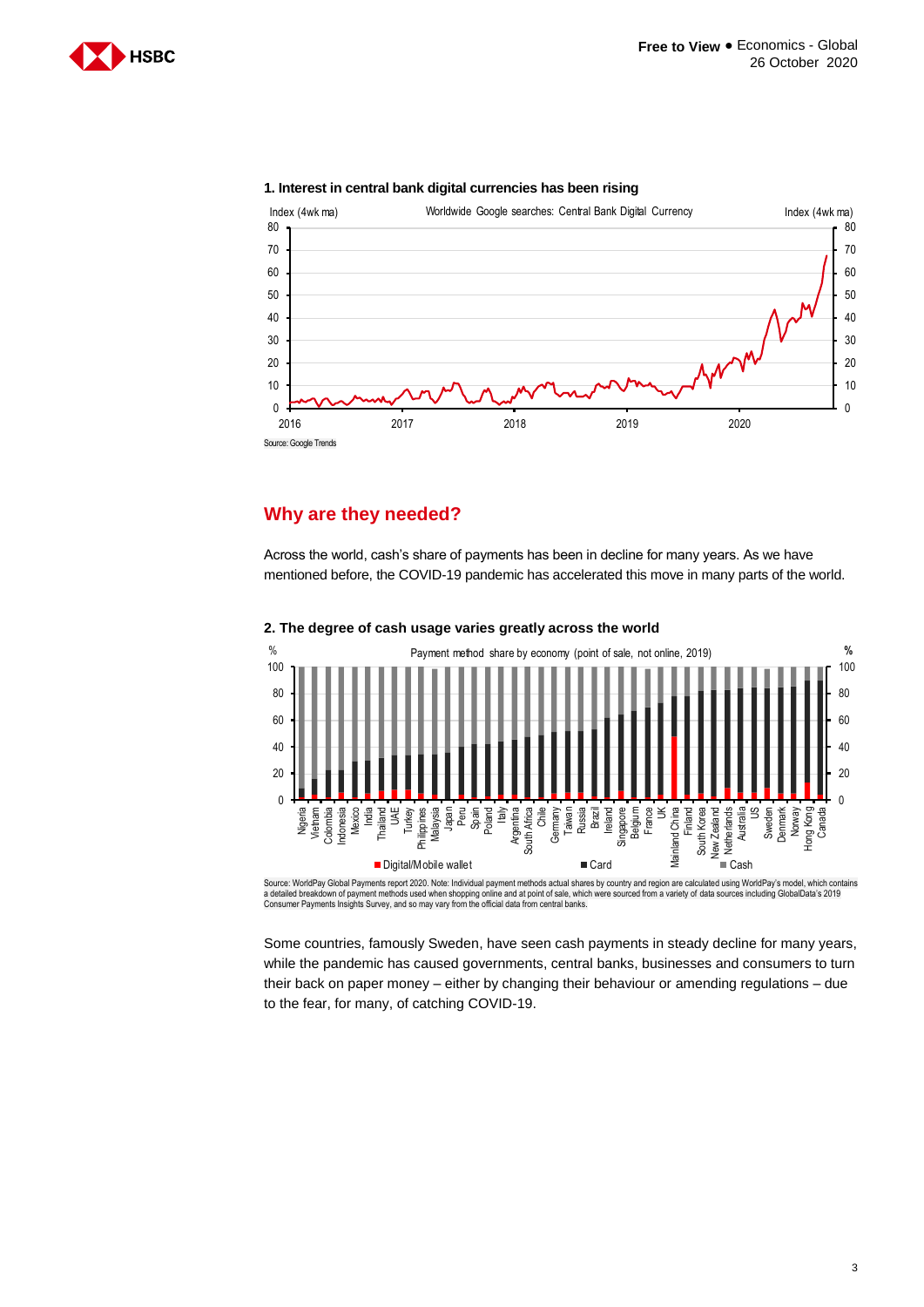**4. …and the pandemic has pushed people** 





**3. Swedes have turned their back on cash quickly…**

As we outlined in that report, this has acted as an accelerant for the global demise of cash payments. And as cash usage starts to fall, the decline can accelerate quickly, as businesses stop accepting cash payments due to the relatively high fixed costs of taking them.

That means that many central banks around the world will be starting to think about digital currencies in the coming years, asking themselves if paper money achieves a basic role of a central bank: **to provide a universally accepted and universally accessible means of**  payment. On top of this, the BIS<sup>4</sup> shows that in the developed world central banks are researching CBDCs to promote the safety and robustness of the payments system, or domestic payments efficiency, while for emerging market economies financial inclusion is an important motivation.

As well as the developments on the consumer behaviour front, there have been enormous leaps on the technological front in recent years. The arrival of Bitcoin and other cryptocurrencies into the relative mainstream has created a digital payments competitor as well as helping to develop the underlying technology needed to operate a CBDC.

All of this together is pushing the world towards the idea of central bank issued digital currency, and interest is building in the subject.

## **What actually is a CBDC and how does it work?**

At the very simplest level, a CBDC is a currency issued by a central bank, but only in digital form, rather than notes and coins. The Atlantic Council defines them as:

 $\tilde{a}$ **A country's fiat currency that is also a claim on the central bank. Instead of printing money, the central bank issues electronic coins or account backed by the full faith and credit of the government.**

**The Atlantic Council definition of a CBDC**

<sup>4</sup> Boar, C, H Holden and A Wadsworth (2020): "Impending arrival: a sequel to the survey on central bank digital currency", BIS Papers, no 107, January.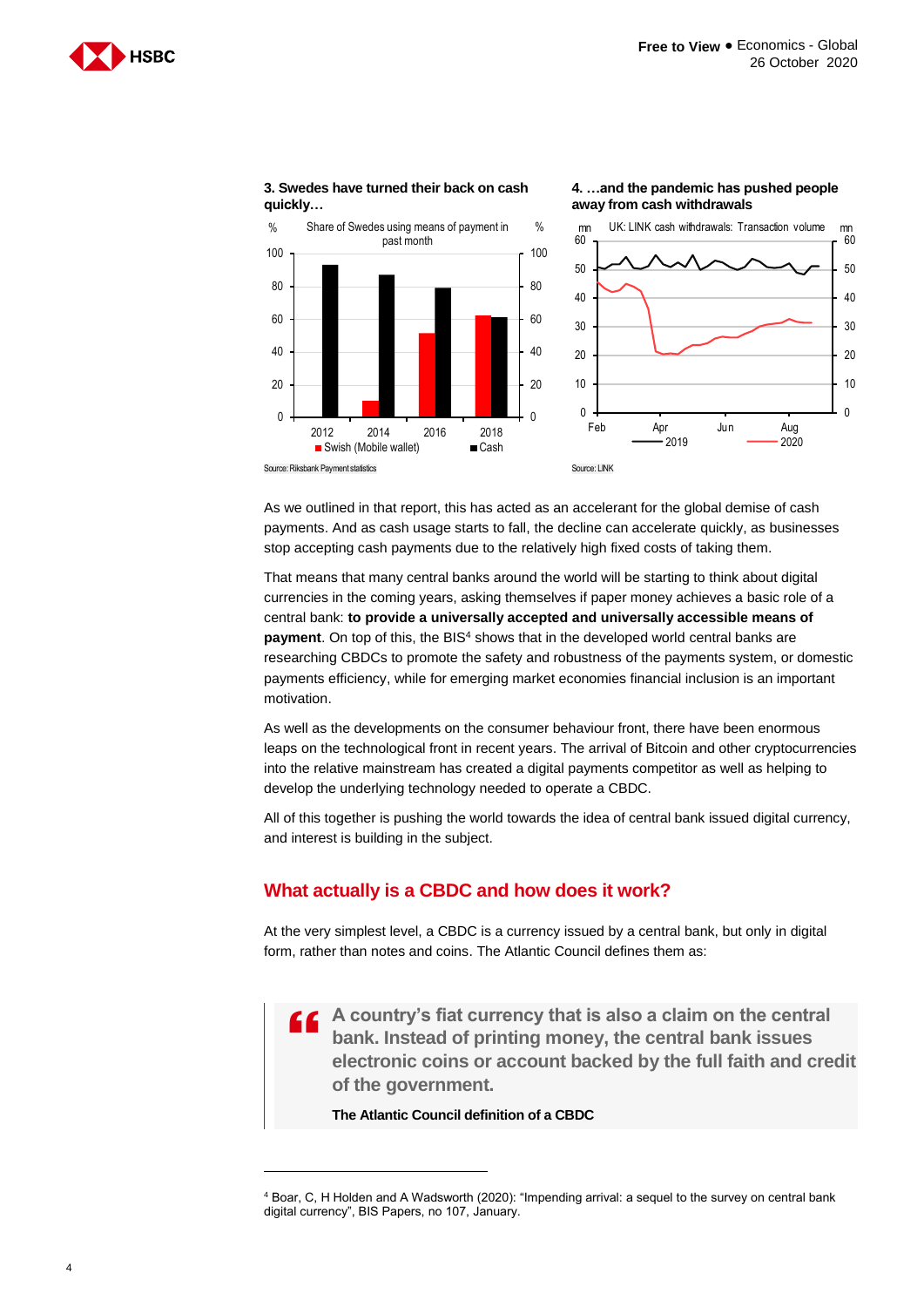

On the simplest basis, a CBDC will provide a form of digital payment that is a claim on the central bank, and is available to all and accepted by all. A CBDC could replace paper notes and coins, but it seems likely that it will operate alongside them as a digital alternative. There are a number of considerations when thinking about the design of a CBDC that central banks need to mull over.

There currently isn't a broad consensus on which approach is best, but the implications of a CBDC are largely the same, regardless of the underlying product design. For the sake of clarity, there can be wholesale and retail CBDCs. In this report we are discussing retail ones that would be available to the general public, rather than wholesale CBDCs for financial institutions that hold reserve deposits with a central bank.

**The technical details**. For any interested readers, the BIS Quarterly Review in March 2020<sup>5</sup> has an excellent summary of the technical considerations that a central bank needs to make when thinking about designing a digital currency.

There are four main considerations:

-

- **Architecture:** Would we have an indirect CBDC, which went through intermediaries such as commercial bank networks, or a direct CBDC, which is essentially digital banknotes and companies and consumers would have a direct account with the central bank?
- **Infrastructure:** Would any token be centralised or use distributed ledger technology (DLT)? Here, the consideration is between whether all transactions need to be approved by the network (DLT) or one central source (the central bank). DLT appears to be difficult at this juncture due to technological limitations over the processing speeds and volumes of the technology. See *Distributed ledger technology in payment, clearing and settlement: An analytical framework, BIS, February 2017* for more information on the technology at play here.
- **Token or account-based?** In an account-based CBDC, ownership is tied to an identity, and transactions are authorised via identification. CBDCs based on digital tokens rely on demonstrated knowledge, such as a digital signature.
- **National or international?** The design of a CBDC will depend on whether it needs to be used only for domestic payments or cross-border ones too.

In the case of an indirect CBDC, there wouldn't be a noticeable difference for many people when it comes to payments, but the underlying infrastructure would be quite different. However, if we were to see the implementation of a direct CBDC, the ability to hold an account direct with the central bank would become more noticeable.

<sup>5</sup> The technology of retail central bank digital currency, BIS Quarterly Review, March 2020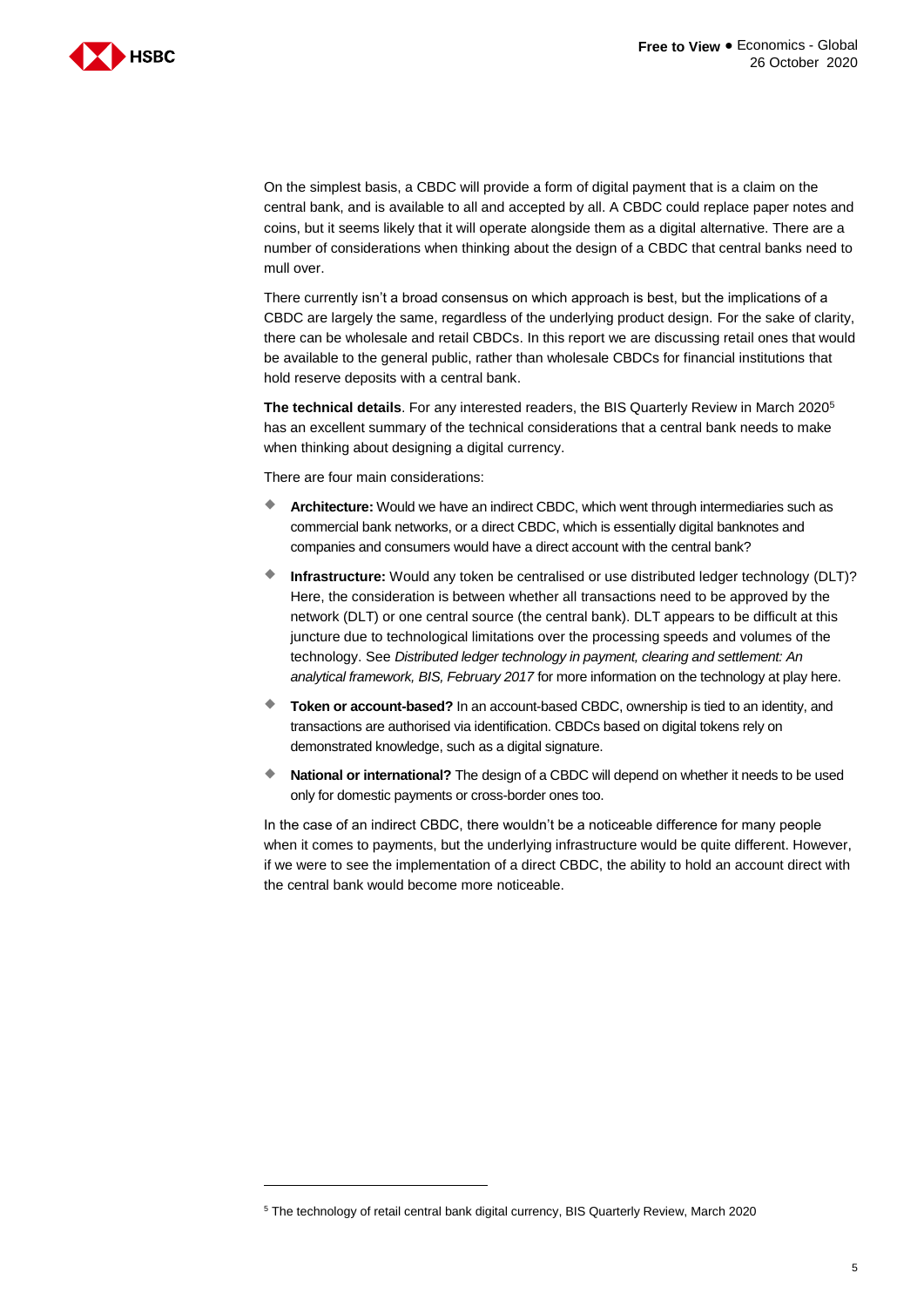



#### **5. The decisions to be made when building a CBDC**

Source: The technology of retail central bank digital currency, BIS Quarterly Review, March 2020

Most of the early studies in the space, including pilots, have opted to use an intermediate architecture, focus on national payments and are undecided over whether any token would be centralised or use DLT and again undecided over whether to use tokens or accounts. The ongoing results of pilots across the world will inevitably lead to decisions on these uncertain topics – and is one of the biggest subtopics of CBDCs that will need to be ironed out in the coming months and years.



#### **6. Of those undertaking CBDC projects, there is a lot of uncertainty**

Source: Auer, R, G Cornelli and J Frost (2020), "Rise of the central bank digital currencies: drivers, approaches and technologies", BIS working paper, No 880, August

## **OK, that's how it's made. But what does it do?**

The nature of the CBDC is crucial. The design is one thing, but the qualities that the product have are just as important. The nature of such a product and the qualities it has (as outlined in table 7) will have widespread implications for the future of monetary policy and could alter the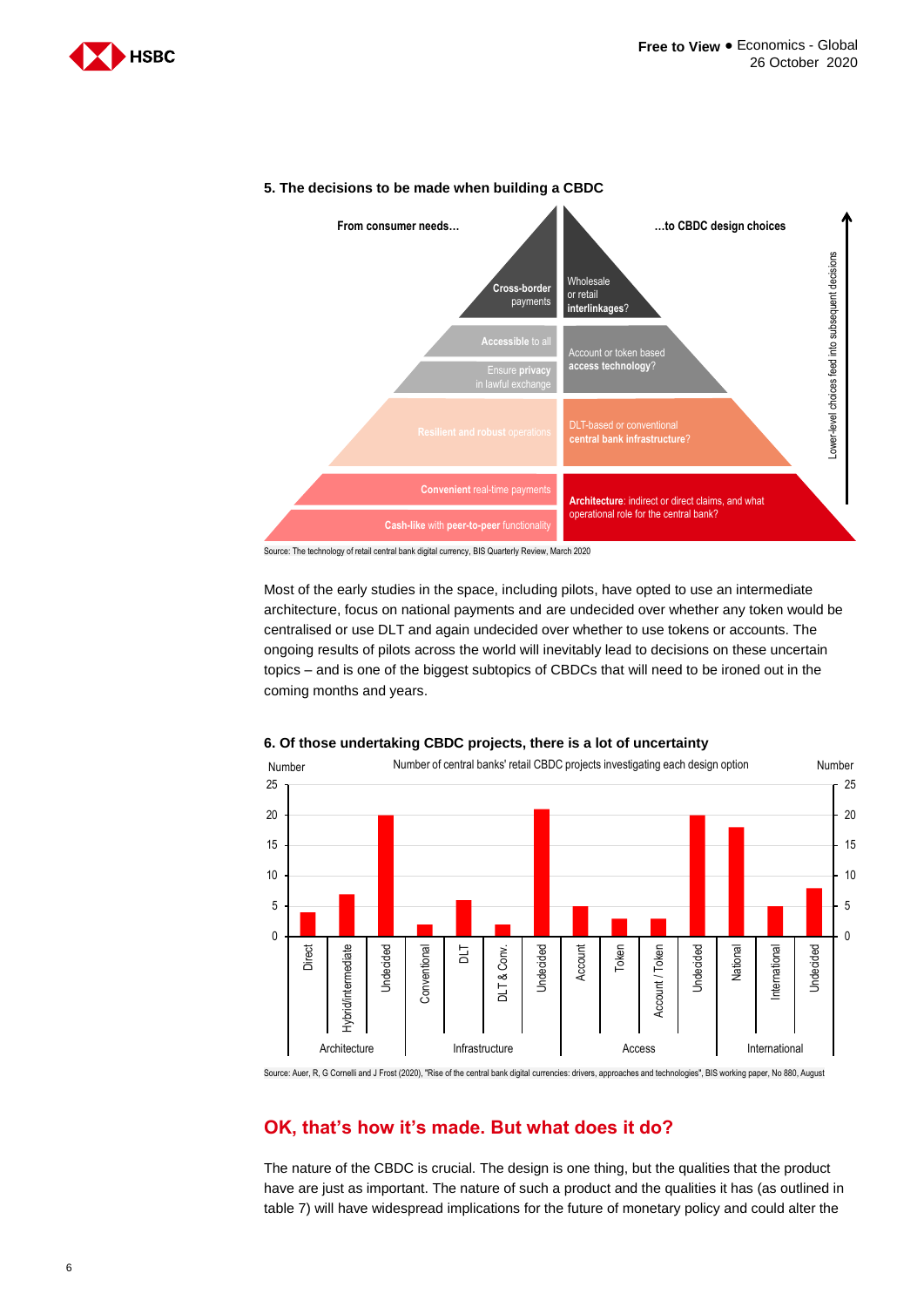

way we think about cash from being a physical asset to an electronic one. Even if a token or an account option is chosen, central banks have a separate decision to make about whether a CBDC should be interest-bearing or not, whether to allow peer-to-peer transfer (without money going in and out of the central bank's 'account'), or to allow anonymity. These are all considerations to be made, and if a token is used, there are more issues to be considered than by using an accounts approach.

#### **7. Different possibilities for central bank money**

|                                  | <b>Existing Central Bank money</b> |                                     | <b>Central Bank digital currencies</b> |                 |                         |
|----------------------------------|------------------------------------|-------------------------------------|----------------------------------------|-----------------|-------------------------|
| Quality                          |                                    |                                     | General purpose                        |                 |                         |
|                                  | Cash                               | Reserves and<br>settlement balances | Token                                  | <b>Accounts</b> | Wholesale<br>only token |
| 24/7 availability                |                                    |                                     |                                        |                 | ✓                       |
| Anonymity vis-á-vis central bank |                                    | ×                                   | (✓                                     | ×               | ✓                       |
| Peer-to-peer transfer            |                                    | ×                                   | V                                      | ×               | ✓                       |
| Interest-bearing                 | ×                                  | $\checkmark$                        | $\checkmark$                           |                 | ✓                       |
| Limits or caps                   | ×                                  | ×                                   | ✓                                      |                 | ✓                       |

Source: BIS. Note:  $\checkmark$  = existing or likely feature,  $(\checkmark)$  = possible feature,  $\star$  = not typical or possible feature.

Seven central banks, The Bank of Canada, the Bank of England, the Bank of Japan, the European Central Bank, the Federal Reserve, Sweden's Riksbank, the Swiss National Bank and the BIS, have worked together to collate a set of principles for a CBDC. The report<sup>6</sup>, released on 9 October 2020, entitled *Central bank digital currencies: foundational principles and core features*, suggests some main features and principles:

- Coexistence with cash and other types of money in a flexible and innovative payment system.
- Any introduction should support wider policy objectives and do no harm to monetary and financial stability.
- Features should promote innovation and efficiency.
- Resilient and secure to maintain operational integrity.
- Convenient and available at very low or no cost to end users.
- Underpinned by appropriate standards and a clear legal framework.
- Have an appropriate role for the private sector, as well as promoting competition and innovation.

The report suggests that this combination of features provides a starting point when thinking about CBDCs, although the exact specifications will vary depending on national priorities.

 $\overline{\mathbf{G}}$ **A design that delivers these features can promote more resilient, efficient, inclusive and innovative payments. Although there will be no one "one size fits all" CBDC due to national priorities and circumstances, our report provides a springboard for further development of workable CBDCs**

**Benoît Cœuré, Head of the BIS Innovation Hub.**

<sup>&</sup>lt;sup>6</sup> Central banks and BIS publish first central bank digital currency (CBDC) report laying out key requirements, BIS, 9 October 2020.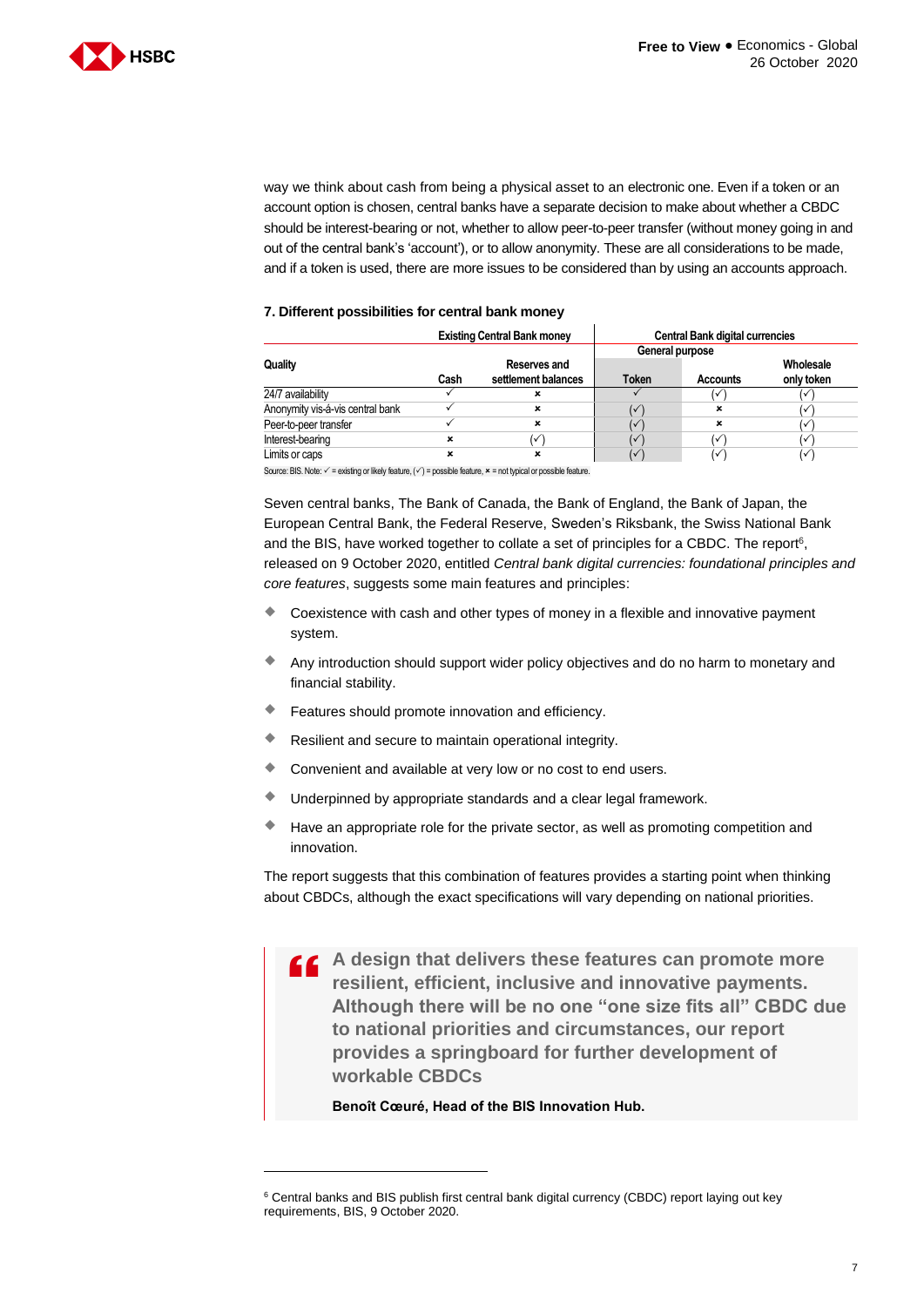

## **What could the impact be?**

Given that CBDCs could be some way away in major economies, it might be easy to wonder why they are gaining traction and why they are worth caring about. The answer is simply that the economic implications could be enormous – and largely positive. These implications are merely scratching the surface of some of the result of introducing CBDCs, and more detail will likely emerge as more work is conducted in the space.

#### **Raising financial inclusion**

According to the BIS<sup>7</sup> , many emerging market central banks are interested in exploring a CBDC for financial inclusion purposes. Globally, 1.7bn people remain unbanked according to the latest Global Findex Database from the World Bank, while even in the developed world, many are also underbanked – in the US, for example, around 14m people are unbanked and 50m are underbanked – unable to access the full range of financial services despite having a bank account.

In the emerging world, as mobile money accounts are becoming increasingly popular, retail CBDC accounts could also be incorporated into mobile wallets. If launched alongside other programmes/campaigns to help with tackling digital connectivity, a CBDC can help people to have easy access to a bank account, rapidly increasing the number of digitally connected people in the world.

#### **Cutting transaction costs**

One of the biggest potential benefits to the economy from a CBDC is the frictionless and (effectively) costless nature of digital transactions. This helps to save on wastage in the same way as shifting from cash to digital transactions. A paper from the Kansas Fed<sup>8</sup> suggests that retail payment costs are estimated to absorb 0.5-0.9% of annual economic output in many countries. This doesn't just provide an efficiency gain directly, but it can also unlock those funds to be spent on more productive endeavours by firms, possibly supporting investment or hiring.

# **0.5-0.9% of GDP**

**Absorbed in retail payment costs each year**

In the emerging world, remittances are the largest source of external financing in many countries (such as the Philippines and Mexico), despite the high costs charged by banks and post offices. CBDCs could create a domestic and cross-border payments system that is more affordable, as well as fast and efficient, meaning more money goes back rather than being lost in conversion costs.

#### **Monetary policy could be more efficient**

-

A lot of the impact on monetary policy will depend on the decisions made by central banks in the design of a CBDC, most notably whether the instrument is interest-bearing or not.

If it isn't, and a central bank opts to replicate paper money in as many qualities as possible, then a CBDC would yield 0% at all times. This, in practice, would make it very hard for a central bank to cut its policy rate below zero – as there would always be a zero-yielding, digital central bank

<sup>8</sup> Measuring the Costs of Retail Payment Methods, Fumiko Hayashi and William R. Keeton, Federal Reserve Bank of Kansas City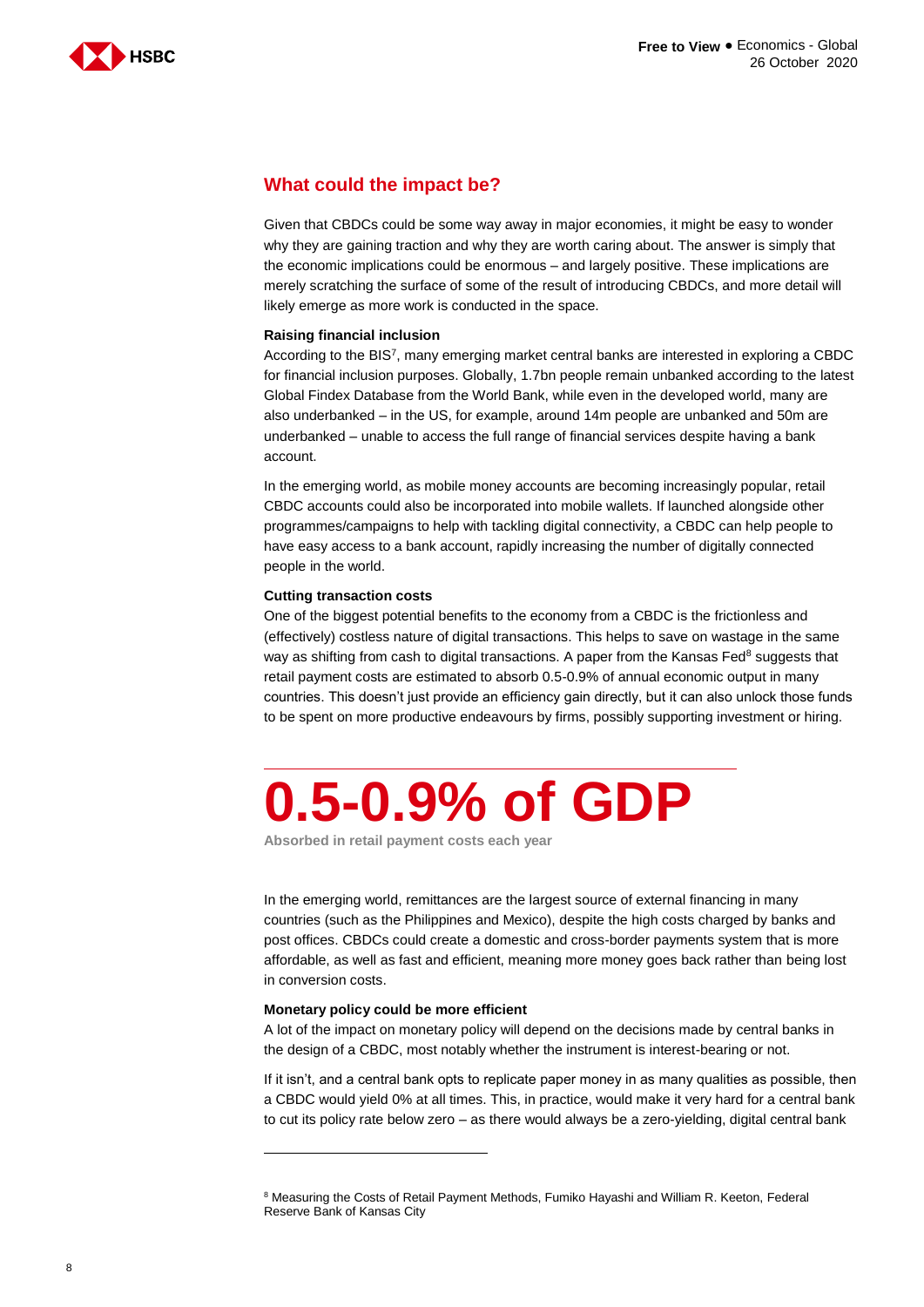

asset available. This consideration, we believe, was a large part of the reason behind Sweden's Riksbank's decision to raise its policy rate back to zero in December 2019. Essentially, a noninterest bearing CBDC would make negative policy rates unworkable without some form of cap on the amount of money that could be held within a CBDC account.

If it is interest-bearing, then central banks would have many more options available to them – as the CBDC's interest rate would become the de facto monetary policy instrument. The transmission of monetary policy would therefore be extremely efficient, as a change in monetary policy would feed through immediately and fully into the whole economy as long as cash is wiped out entirely. This would also allow central banks to use negative policy rates if they wanted to – possibly even quite deeply negative. In such a scenario, we could see demand for physical safe assets, such as gold, rise.

In either scenario, transaction data from CBDCs would allow central banks and governments the ability to monitor the economy in real time and therefore better determine the appropriate policy setting. While on the face of it, this presents a number of challenges surrounding privacy – the design of a CBDC can be adjusted accordingly to mean that transactions are anonymous in terms of the payer and payee but substantial amounts of useful data could still be gathered from the live ticker of the volume of transactions within the economy.

In an extreme example, a central bank could simply set the interest rate on the CBDC to be rule-based<sup>9</sup>, based on the information gained from transaction data. While this is unlikely given the risks of extreme policy rate moves and a lack of certainty for borrowers and savers, the data could be used to make more informed policy decisions.

In terms of balance sheets, if there is high demand for CBDC, then the central bank's balance sheet could grow significantly. On top of this, if commercial banks were to see rapid deposit withdrawals then the central bank may have to provide liquidity, which could open the door to accusations of political influence unless this support was provided equally to all banks.

#### **Fiscal transfers**

The ability to track the economy in real time is not just useful for central banks, it is also very useful when thinking about how to set fiscal policy within the economy.

On top of this, CBDCs would allow central banks to make direct transfers to people and businesses in times of crisis. The COVID-19 pandemic has shown how useful a policy this could turn out to be, meaning that payments could be made instantaneously, rather than waiting months for cheques to be posted out or arranged through the commercial banking system.

A CBDC can also help to tackle some of the inequality challenges that come with these payments. In the US in 2020, due to some people not having bank accounts, cheques sent out as part of the stimulus packages could not be easily banked. They instead had to incur a charge to cash the cheques, meaning that the poorest in society get less of the stimulus than the rich: clearly not as designed. This phenomenon meant that calls for a "digital dollar" rose, with some suggesting that not only would this help the unbanked in society but also could help to speed up the payments of similar sorts of stimulus in the future<sup>10</sup>.

#### **Banks**

-

One of the biggest questions surrounds the current banking system. While an alternative digital asset could mean that traditional commercial banks would have to compete for funds, this can be achieved by paying a small, positive, interest rate spread on deposits to attract deposits

<sup>9</sup> Such as the rules-based approach noted in papers such as Bordo, M. & Levin, A., Central bank digital currency and the future of monetary policy, NBER Working Paper 23711

<sup>10</sup> Let's Pay the Stimulus in Digital Dollars: Federal Reserve accounts would make the financial system better, stronger and more inclusive. Bloomberg, 24 March 2020.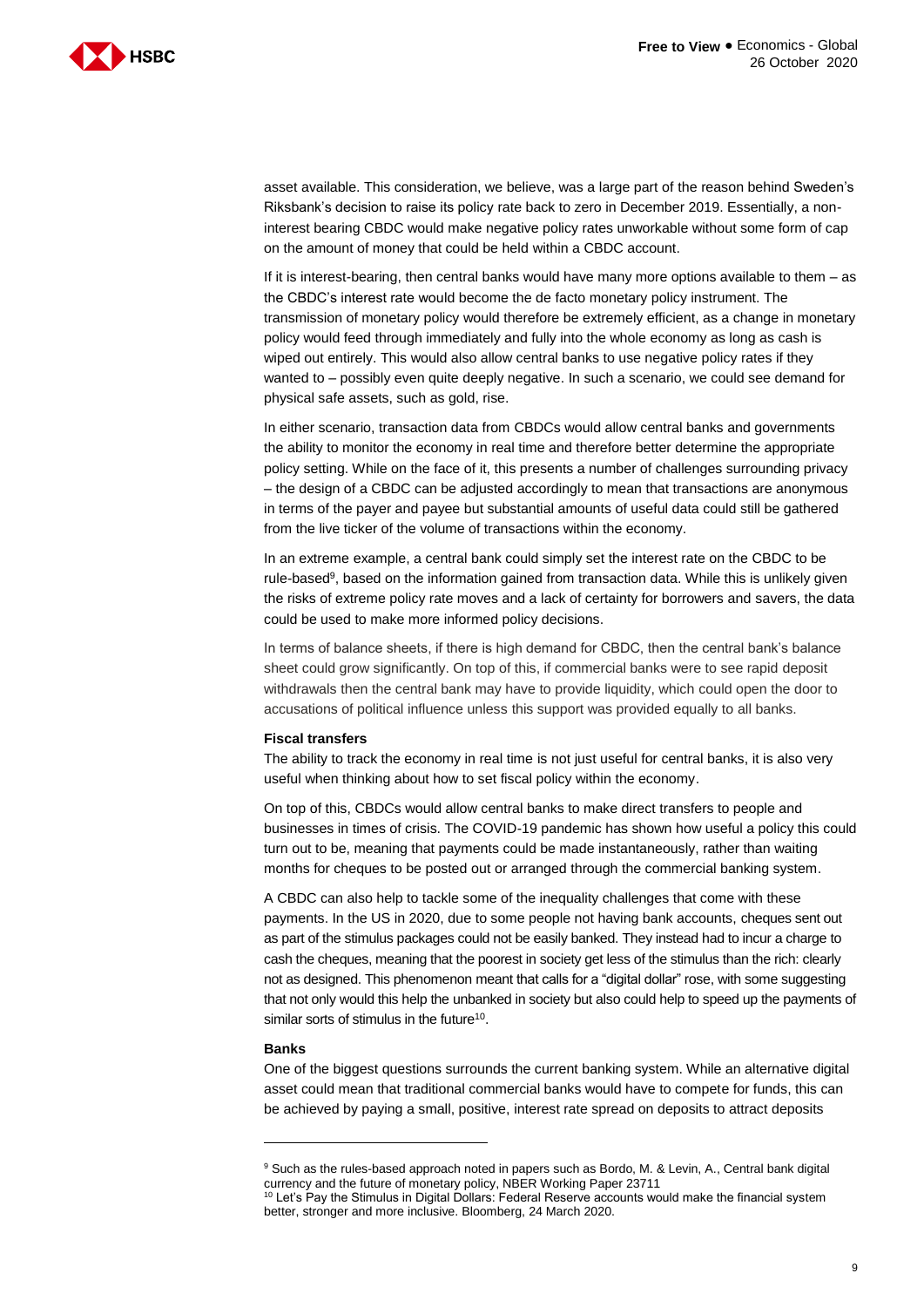

compared to simply leaving money in the CBDC. As the IMF says<sup>11</sup>, banks might feel under pressure to raise deposit rates or access more expensive (and volatile) wholesale funding, weighing on profitability and possibly leading to more expensive or lower provision of credit to the real economy.

But, one risk that is pretty evident is the risk of digital bank runs, if it is very easy to move funds from commercial banks to a CBDC. Faced with a crisis, households have historically shifted their assets towards safer places or government securities (bonds or cash). Currently, such a bank run takes place with a flight to paper money or another form of digital liquid money (at another bank or otherwise), however, a CBDC could allow for "digital runs" towards the central bank with unprecedented speed and scale. Alongside any CBDC there would have to be considerations of any backstops that may need to be put in place for such an event.

#### **Trade and international considerations**

Whoever moves first with a CBDC has the opportunity to establish and export norms, setting the global standards for payment systems. This is particularly likely given the fact-finding that various central banks are engaging in to design their own CBDCs.

One question is whether CBDCs could challenge the USD's role as the global reserve currency<sup>12</sup>. In the near future, this may be hard to change, given the various speeds at which a CBDC is likely to be released and demanded across the world. There could be a first-mover advantage for a central bank that is at the forefront of the new settlement technology – this pioneering central bank could play a leading role in setting new international standards.

When it comes to cross-border payments, technology would have to be designed that is compatible with other CBDCs. Some central banks, such as the BoJ and ECB, suggest that their CBDC must satisfy this criteria, while many don't – and are pursuing a national-only concept. The ECB's attempt to do this could allow the euro to make up a bigger share of global transactions, as foreigners would be freely able to use the Eurosystem's monetary base.

#### **What about the other downsides?**

On top of the risks around digital bank runs, some parts of society are likely to be opposed from the perspective of greater oversight over their spending behaviours and be fundamentally opposed to the idea of a central bank-backed digital currency. In the same vein, there could be political opposition to the introduction of a CBDC if it was seen as a step towards banning cash or introducing deeper negative rates, particularly in some parts of the world.

Equally, there remains a risk of power shortages or outages that could affect payments. A CBDC can be designed as to work offline, but this may involve many teething problems, particularly in emerging markets or rural areas with less stable internet connections.

#### **Who is at what stage?**

CBDCs are gaining traction because of the changes in approach from the largest central banks, but across the world a number of economies have engaged in either pilots or advanced research on the topic of CBDCs.

Of the large economies, the two leaders are Sweden and mainland China, which are furthest ahead in the development of CBDCs. However, a number of interesting pilots in Ukraine, South Korea, Iceland and Thailand, for example, should help to inform future decision-making in other

<sup>&</sup>lt;sup>11</sup> See IMF Deputy Managing Director Tao Zhang's Keynote Address on Central Bank Digital Currency,

March 19, 2020

<sup>12</sup> Does a digital euro challenge the dollar's global dominance?, FT, 20 October 2020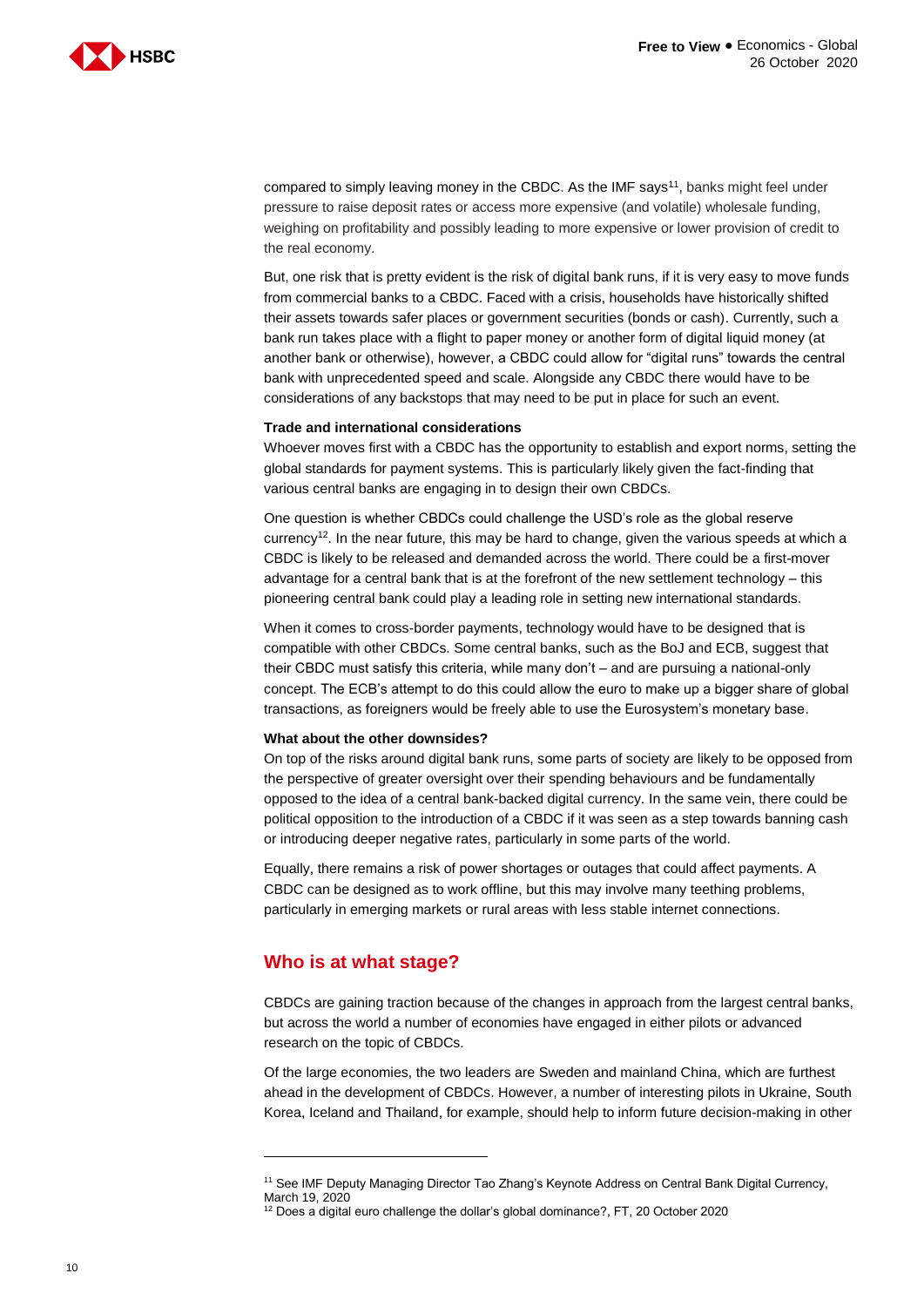

economies. Economies as diverse as Canada, Brazil and Cambodia, amongst others, have started to develop their ideas further.

However, the most developed trial is in the Bahamas, with "Project Sand Dollar", due to the Sand Dollar being the proposed name of the CBDC. The pilot has been tested on two islands and is being extended to other islands during the rest of 2020. The pilot is card-based, which has limited the speed of its roll-out but could be an interesting story to follow. The latest developments can be followed on Twitter, @sanddollar\_BS, for more information.

#### **8. Different economies have taken a different approach to CBDCs**



**Central Bank Digital Currencies: Status by economy**

Source: HSBC, Atlantic Council, BIS

#### **The Fed**

Although the Fed has been more cautious than most, recent communication from policymakers does suggest the debate around CBDCs is starting to gain some traction. This includes the involvement of Fed Chair Jerome Powell on a panel on the subject with the IMF on 19 October 2020, where he highlighted the benefits of streamlining the payments system and broadening electronic payments access. This follows a speech<sup>13</sup> from Governor Lael Brainard, who has been leading the discussion amongst policymakers in the US on this topic, announcing that the Federal Reserve Bank of Boston would collaborate with researchers at the Massachusetts Institute of Technology (MIT) to build and test a hypothetical digital currency oriented to central bank uses. She added that the Fed has not made a decision on whether to undertake such a significant policy process at this time, with the central bank currently more focussed on understanding the implications of CBDCs around the globe.

#### **The ECB**

-

For a long time, the ECB's view on digital currencies has been that if and when a CBDC is needed, the ECB will be ready. This was clearly outlined over the summer in a speech<sup>14</sup> from the ECB's Yves Mersch. However, a recent paper<sup>15</sup>, published in October 2020, paints a more optimistic view of digital currencies, saying that "*The possible advantages of a digital euro and* 

<sup>13</sup> https://www.federalreserve.gov/newsevents/speech/brainard20200813a.htm

<sup>14</sup> An ECB digital currency – a flight of fancy?, Speech by Yves Mersch, 11 May 2020

<sup>15</sup> Report on a digital euro, ECB, October 2020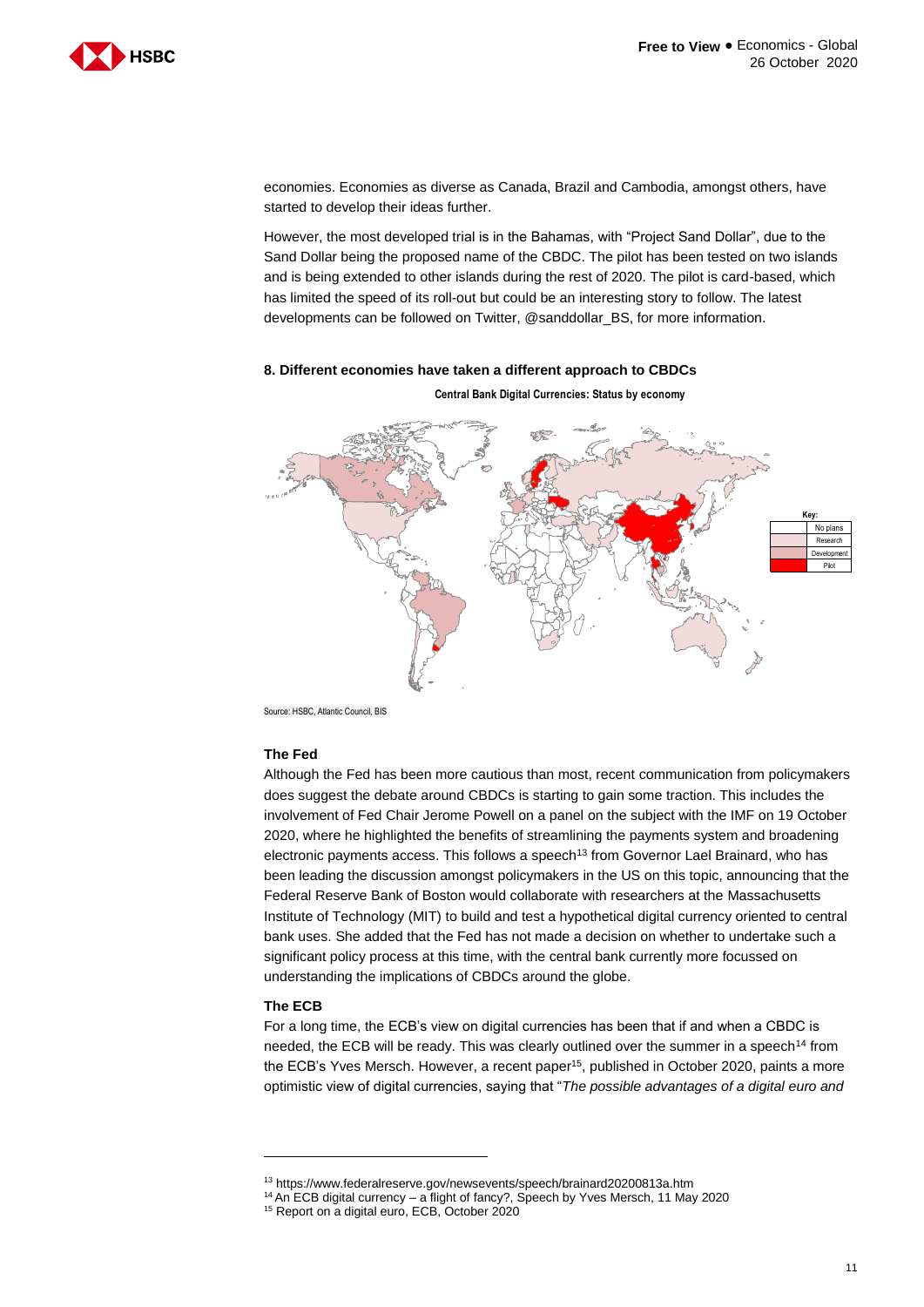

*the rapid changes in the retail payment landscape imply that the Eurosystem needs to be equipped to issue it in the future*."

Having previously said that there was no concrete "business case" to issue a CBDC, the October 2020 report suggests that this view has changed slightly, implying that if cash usage declines significantly, other electronic payment methods were to become unavailable or foreign digital money was to displace existing means of payment, then a digital euro would be needed. Despite initial caution, the ECB appears to have shifted from more of an 'if' to a 'when' on the subject. A task force has been set up to examine and continue to investigate the space, mainly from an analytical perspective.

#### **Bank of Japan**

The BoJ sees a CBDC as a channel to accelerate the adoption of digital payments in one of the most cash-loving economies in the world.

Having been relatively cautious on the subject at the beginning of the year, based on a speech from Deputy Governor Amamiya Masayoshi in February 2020<sup>16</sup>, in August 2020, the central bank's annual plan included the first reference to digital payments as part of broader government moves to lower the costs of digital payments and discourage cash usage, with a view to streamlining the economy.

This stepped up a gear in October 2020, when the central bank released its paper, *The Bank of Japan's Approach to Central Bank Digital Currency*, which outlined that while it was not time to release a CBDC today, it was important to prepare for one. The document suggests that a CBDC would be issued indirectly through intermediaries, and would ideally be able to be used for cross-border payments, not just for domestic payments.

The BoJ will develop a test environment and conduct experiments on CBDC as a payment instrument starting in fiscal year 2021. There will be two phases of developing a Proof of Concept (PoC), followed by a pilot if the first two phases are successful.

#### **Bank of England**

-

The BoE has shown more openness towards the idea than other major central banks, but it has recently reiterated that it has not yet made a decision on whether to introduce a digital currency, and that it intends to engage widely on the benefits, risks and practicalities of doing so.

In recent years, the BoE has been a key advocate of central banks exploring the feasibility of a CBDC, having discussed the topic since 2016<sup>17</sup>.

The most recent BoE paper<sup>18</sup> on CBDCs, published in March 2020, highlights a number of opportunities that a digital currency could present to help the BoE achieve its objectives of monetary and financial stability. In July, Governor Andrew Bailey said the central bank was still looking at the question of whether they should create a digital currency, and that it will be a very big subject in the future<sup>19</sup>. He added that he believes in a few years' time, the UK will be heading toward some sort of digital currency.

<sup>&</sup>lt;sup>16</sup> Central Bank Digital Currency and the Future of Payment and Settlement Systems: Remarks at the Future of Payments Forum, 27 February 2020

<sup>17</sup> The-macroeconomics-of-central-bank-issued-digital-currencies, Bank of England, July 2016

<sup>18</sup> Central Bank Digital Currency: opportunities, challenges and design, Bank of England, 12 March 2020

<sup>&</sup>lt;sup>19</sup> Bank of England Debating Digital Currency Creation, Bailey Says, Bloomberg, 13 July 2020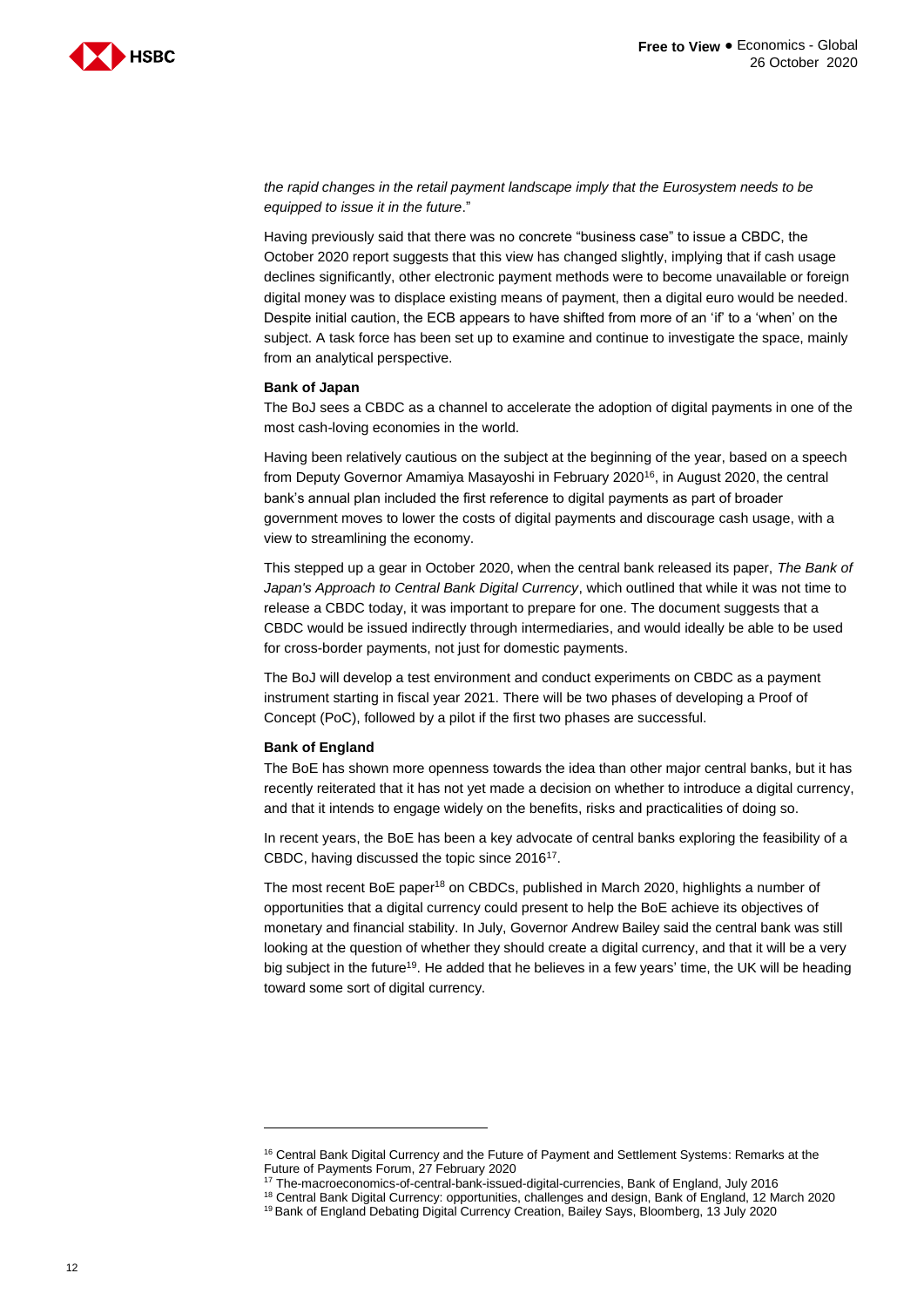

### **When could we see the first major central banks launching a CBDC?**

According to the BIS<sup>20</sup>, 10% of central banks say they are likely to issue a general purpose CBDC in the short term, defined at 1-3 years, (twice as many as in 2018) and 20% in the medium term, defined as 1-6 years. While the Bahamas has led the way in terms of implementing a digital currency, the two major central banks looking to implement a CBDC, Sweden's Riksbank and mainland China's PBoC, are readying their proposals. Based on current timelines of research, it seems likely that at least one of these becomes reality by the end of 2021.

However, other central banks appear to be much further behind in the process, and it could be some time before other major central banks make substantial enough progress. But, the flip side of this is that because of the many uncertainties around the design of a CBDC, once one central bank, anywhere in the world, finds a workable solution, many of the headwinds for other central banks would dissipate and we could easily see adoption rates rise very quickly after that.

## **Summary**

-

Clearly CBDCs carry a lot of potential to transform the way global payments and monetary policy could work. But while in some places, the journey may be much faster, the road to widespread usage of CBDCs across the world could be a long one, with still much work to be done on the design and technology that would underpin them. There are, of course, huge challenges that still need to be addressed, but over the coming years the developments of CBDCs is likely to be one of the most important global economics topics.

Over the next few pages, we outline the developments in Sweden and Mainland China, as well as some of the more advanced programmes at smaller central banks.

<sup>&</sup>lt;sup>20,4</sup> Impending arrival – a sequel to the survey on central bank digital currency, BIS, January 2020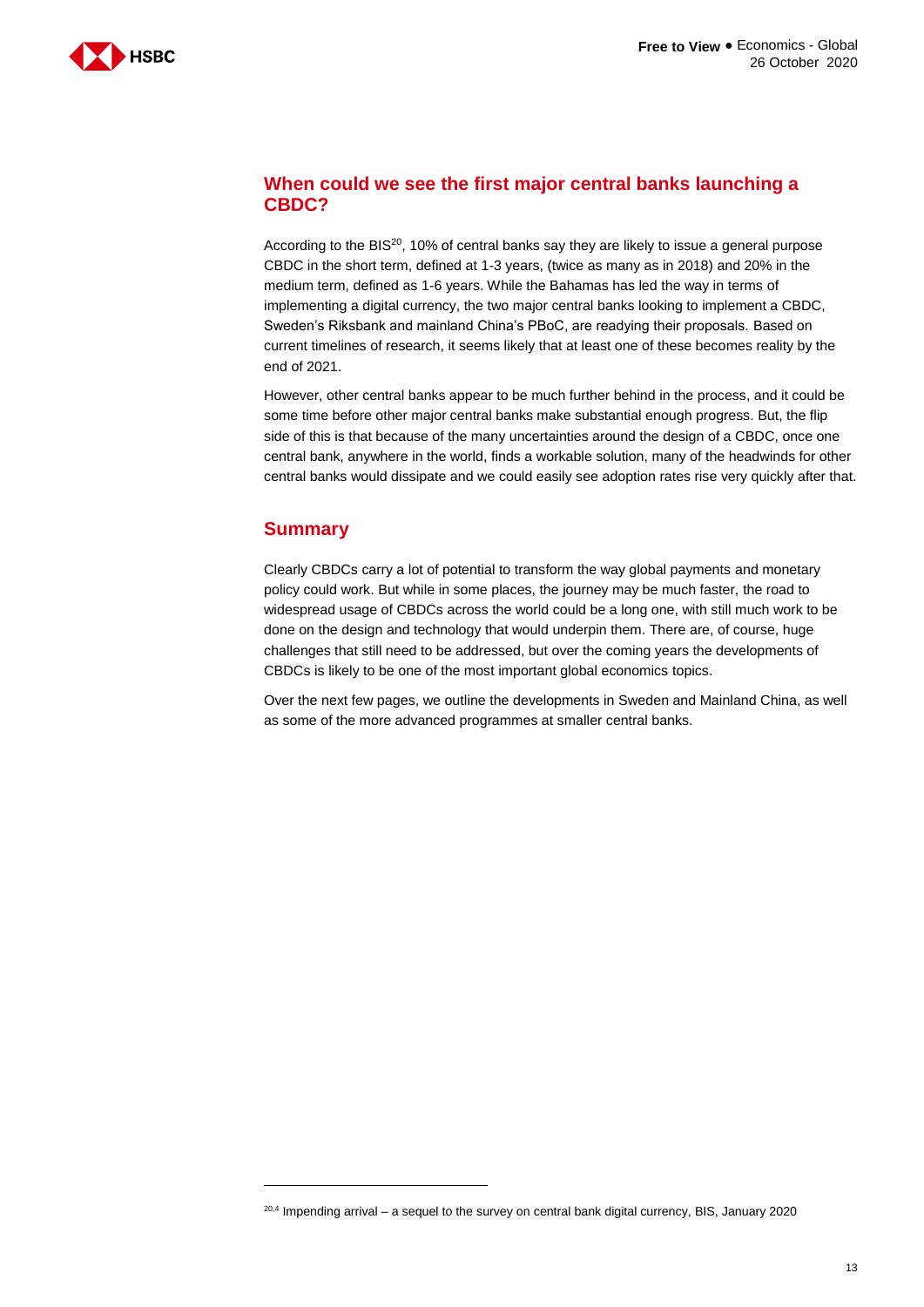

## **Disclosure appendix**

#### **Analyst Certification**

The following analyst(s), economist(s), or strategist(s) who is(are) primarily responsible for this report, including any analyst(s) whose name(s) appear(s) as author of an individual section or sections of the report and any analyst(s) named as the covering analyst(s) of a subsidiary company in a sum-of-the-parts valuation certifies(y) that the opinion(s) on the subject security(ies) or issuer(s), any views or forecasts expressed in the section(s) of which such individual(s) is(are) named as author(s), and any other views or forecasts expressed herein, including any views expressed on the back page of the research report, accurately reflect their personal view(s) and that no part of their compensation was, is or will be directly or indirectly related to the specific recommendation(s) or views contained in this research report: James Pomeroy

#### **Important disclosures**

This document has been prepared and is being distributed by the Research Department of HSBC and is not for publication to other persons, whether through the press or by other means.

This document is for information purposes only and it should not be regarded as an offer to sell or as a solicitation of an offer to buy the securities or other investment products mentioned in it and/or to participate in any trading strategy. Advice in this document is general and should not be construed as personal advice, given it has been prepared without taking account of the objectives, financial situation or needs of any particular investor. Accordingly, investors should, before acting on the advice, consider the appropriateness of the advice, having regard to their objectives, financial situation and needs. If necessary, seek professional investment and tax advice.

Certain investment products mentioned in this document may not be eligible for sale in some states or countries, and they may not be suitable for all types of investors. Investors should consult with their HSBC representative regarding the suitability of the investment products mentioned in this document and take into account their specific investment objectives, financial situation or particular needs before making a commitment to purchase investment products.

The value of and the income produced by the investment products mentioned in this document may fluctuate, so that an investor may get back less than originally invested. Certain high-volatility investments can be subject to sudden and large falls in value that could equal or exceed the amount invested. Value and income from investment products may be adversely affected by exchange rates, interest rates, or other factors. Past performance of a particular investment product is not indicative of future results.

HSBC and its affiliates will from time to time sell to and buy from customers the securities/instruments, both equity and debt (including derivatives) of companies covered in HSBC Research on a principal or agency basis or act as a market maker or liquidity provider in the securities/instruments mentioned in this report.

Analysts, economists, and strategists are paid in part by reference to the profitability of HSBC which includes investment banking, sales & trading, and principal trading revenues.

Whether, or in what time frame, an update of this analysis will be published is not determined in advance.

For disclosures in respect of any company mentioned in this report, please see the most recently published report on that company available at www.hsbcnet.com/research. HSBC Private Banking clients should contact their Relationship Manager for queries regarding other research reports. In order to find out more about the proprietary models used to produce this report, please contact the authoring analyst.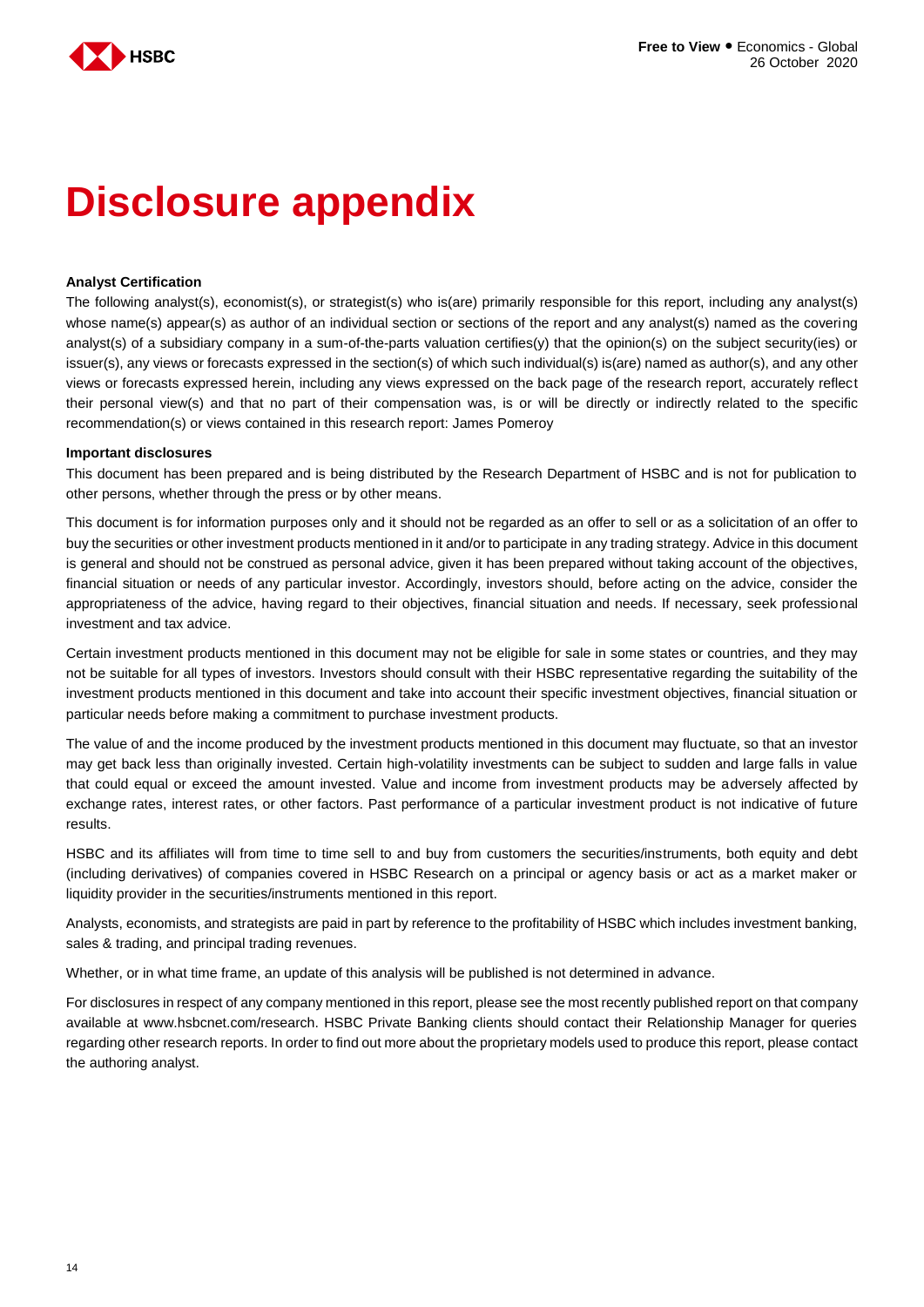

#### **Additional disclosures**

- 1 This report is dated as at 26 October 2020.
- 2 All market data included in this report are dated as at close 22 October 2020, unless a different date and/or a specific time of day is indicated in the report.
- 3 HSBC has procedures in place to identify and manage any potential conflicts of interest that arise in connection with its Research business. HSBC's analysts and its other staff who are involved in the preparation and dissemination of Research operate and have a management reporting line independent of HSBC's Investment Banking business. Information Barrier procedures are in place between the Investment Banking, Principal Trading, and Research businesses to ensure that any confidential and/or price sensitive information is handled in an appropriate manner.
- 4 You are not permitted to use, for reference, any data in this document for the purpose of (i) determining the interest payable, or other sums due, under loan agreements or under other financial contracts or instruments, (ii) determining the price at which a financial instrument may be bought or sold or traded or redeemed, or the value of a financial instrument, and/or (iii) measuring the performance of a financial instrument or of an investment fund.